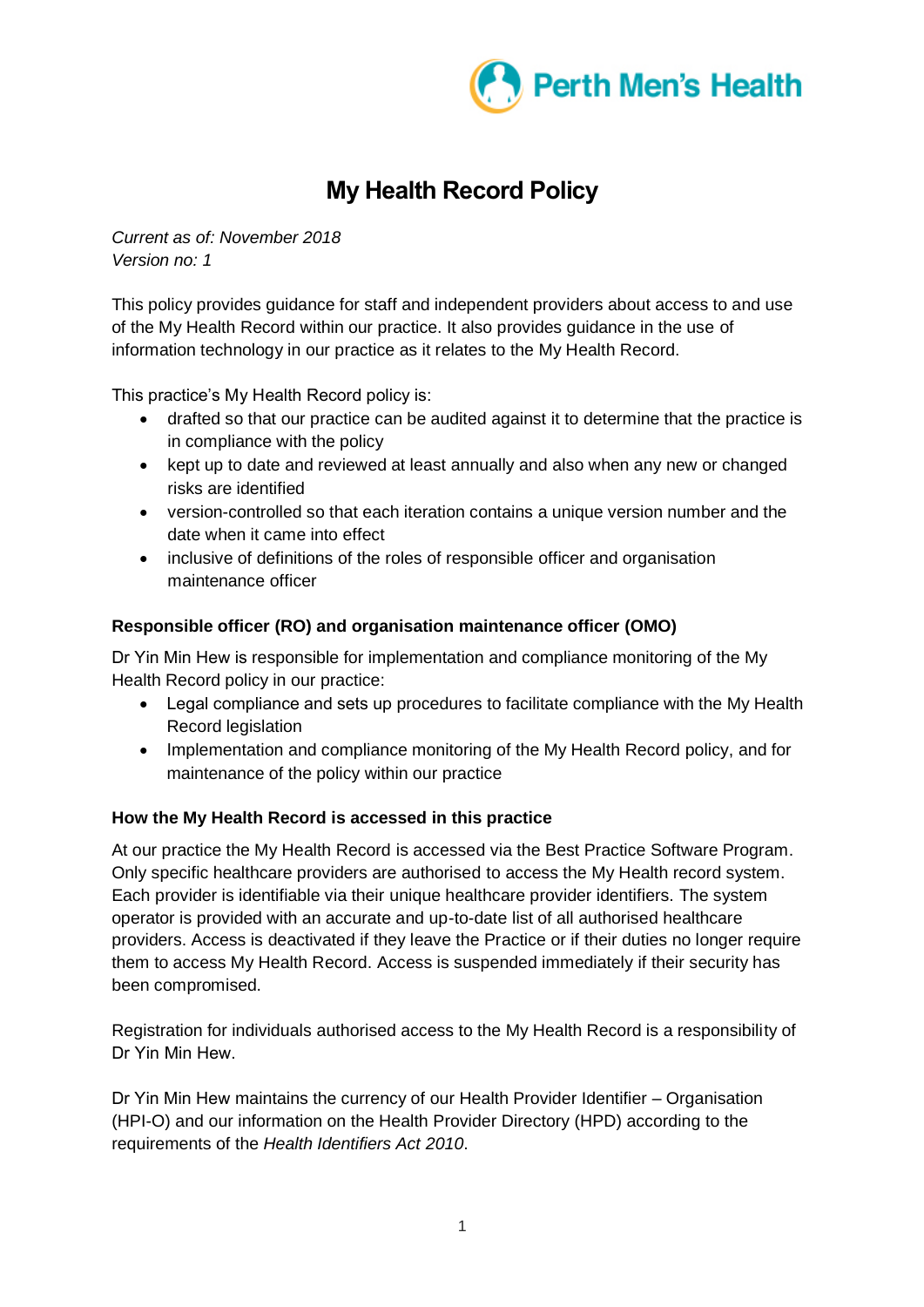

In our practice we collect and record the Healthcare Provider Identifiers (HPI-Is) of our healthcare providers by keeping a digital and secured physical record of their AHPRA registration and ensure its currency is maintained.

We have a system in place to authorise access for users to access My Health Record by requesting audit logs from our IT provider for our clinical information system to see who has accessed the My Health Record.

The access to My Health Record is audited by administration staff, reviewing the audit log of our clinical information system on a periodic basis and keeping a register of individuals authorised to access the My Health Record for audit trail purposes. Dr Yin Min Hew is responsible for the register and keeps it accurate and up to date by maintaining and reviewing it against all employee records.

Our practice does not give permission for health practitioners other than Dr Yin Min Hew and Dr David Millar to view the My Health Record via their own National Authentication Service for Health (NASH) certificates under the practice's registration for access of the My Health Record.

When an individual who is authorised to access the My Health Record in our practice leaves our practice, we deactivate their local account by:

- de-activating the user logon to our practice clinical software
- removing the link between our practice and the provider entry in the healthcare provider directory
- revising our register of authorised users

If the access security of one of our individuals authorised to use the My Health Record has been compromised, their account will be de-activated by:

- de-activating local account immediately when the practice becomes aware of the security breach
- de-activating relevant user logon to your clinical software and issuing new user logon to clinical software for the concerned staff member
- keeping record of the details surrounding the event
- discerning who the account belongs to and why the security breach happened
- notifying the My Health Record System Operator of the breach

## **My Health Record user training**

In our practice we ensure that all authorised individuals who access the My Health Record have accessed comprehensive training that is current and provided by a credible source. This training includes how to use the system accurately and responsibly, the legal obligations of healthcare provider organisations and individuals using the system, and the consequences of breaching those obligations. Staff training is provided by the Australian Government Australian Digital Health Service. Training is provided via use of their resources